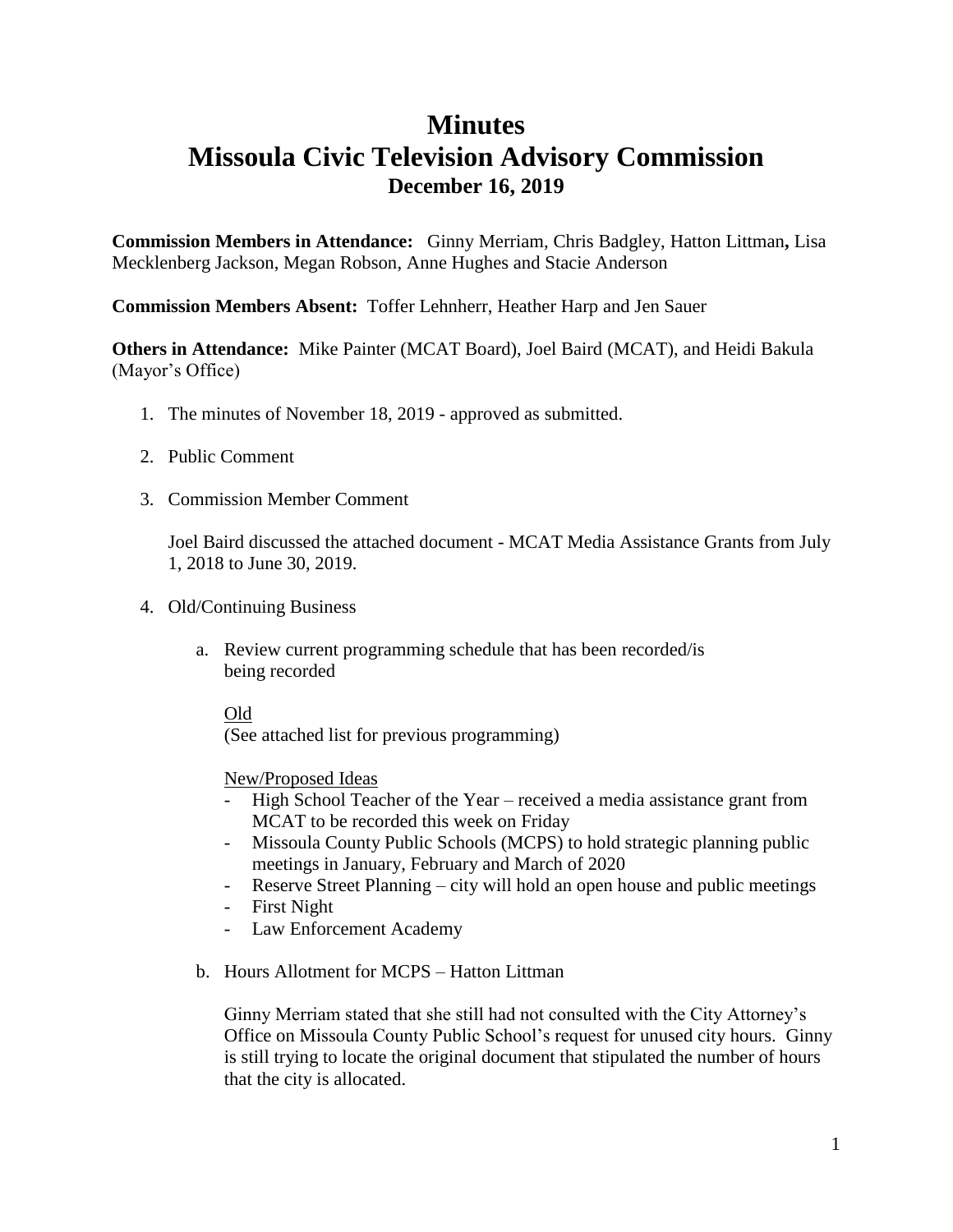### 5. New Business

a. Can we move January  $20^{th}$  meeting to January  $27^{th}$  because of Martin Luther King Jr. Day?

The commission approved moving the January meeting to Monday, January 27, 2020 from 2:00 – 3:00 pm because of Martin Luther King Jr. Day.

Respectfully submitted, Heidi Bakula Executive Assistant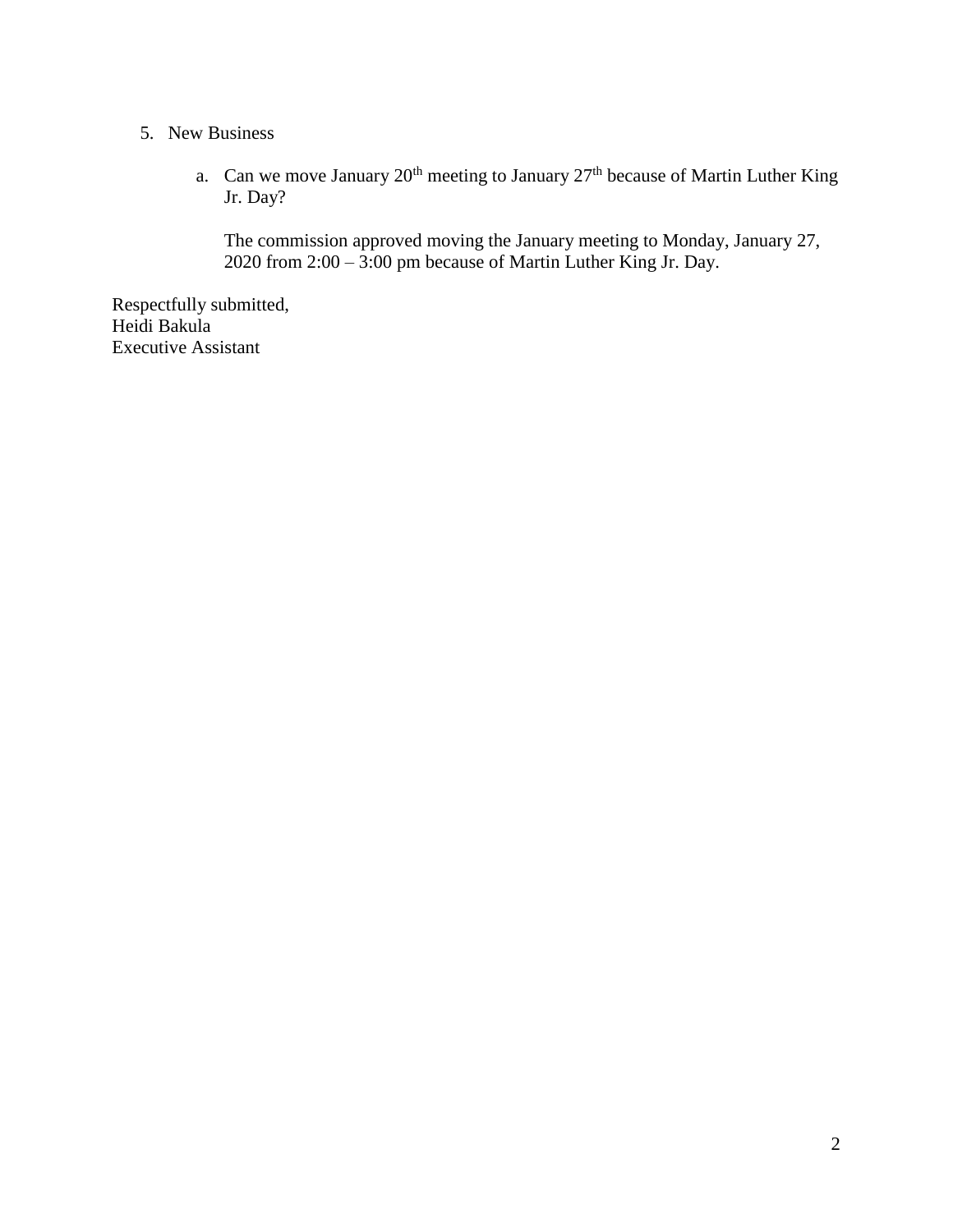

# Follow Up From November 18, 2019 MCTAC Meeting for December 16, 2019 MCTAC

### **City of Missoula**

- $\bullet$ Downtown Missoula Heritage Interpretation Plan Open House & Presentation
- Montana Downtown and Main Street Conference 2019
- City-County Health Department: "Walking Well Cultural Humility Training"
- Parade of Light for Business Improvement District, Downtown Association

### University of Montana Media Assistance Grants

- UM President's Office: Celebration of Life for Emma Lommasson
- UM Environmental Studies: Seeking Sustainability Lecture/Action Series
- University of Montana Humanities Institute: "Was the U.S. ever Pro-Refugee?" a lecture by Dr. Steve Porter

### **Missoula County Public Schools**

- $\bullet$ **MYO/MYS Winter Concert**
- CS Porter 7/8 Grade Orchestra and Choir
- Hellgate Choir Holiday Concert Dennison Theater
- Sentinel Holiday Band Concert
- Big Sky Winter Band Concert
- Hellgate Orchestra Winter Concert
- Sentinel Winter Orchestra Concert
- Big Sky Winter Concert
- Sentinel High School Choir December Concert
- Hellgate Band Holiday Concert
- Big Sky Orchestra Winter Concert
- Missoula Education Foundation High School Teacher of the Year
- MCPS and Renaissance Student reading and Math Growth Symposium

### **Missoula County**

- Missoula County Board Training with Dan Clark
- Bonner Milltown Community Council
- Frenchtown Citizen Advisory Group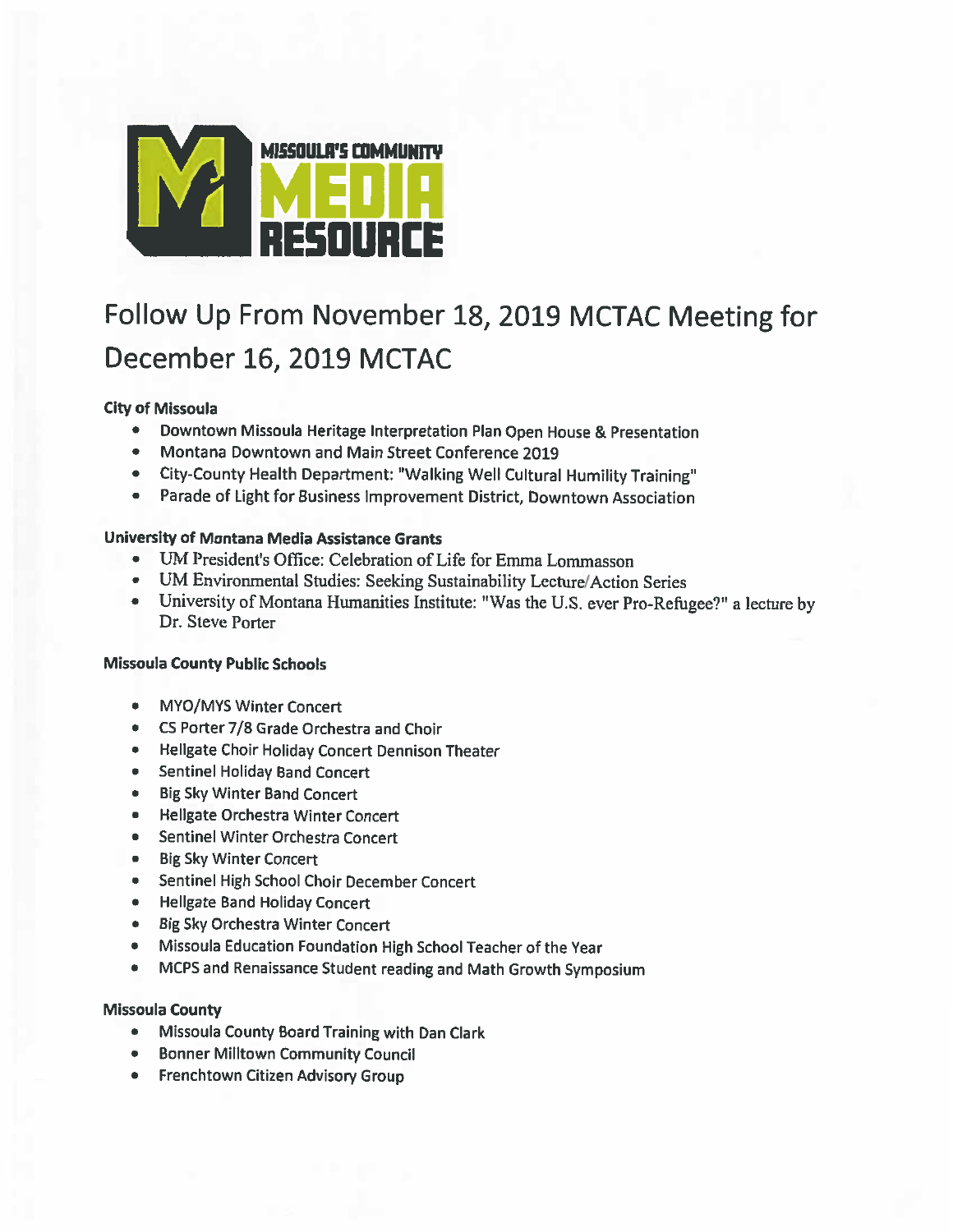| <b>Name of Organization</b>                                              | <b>Event Title</b>                                           |
|--------------------------------------------------------------------------|--------------------------------------------------------------|
| <b>Brunswick Artists' Studios</b>                                        | Brunswick Artists' Studios 20th Anniversary Exhibit          |
| <b>City of Missoula - Cemetery</b>                                       | <b>Stories and Stones</b>                                    |
| I am a single individual                                                 | Mashara's Magic - How I Kicked MS/How I Healed MS            |
| <b>Missoula Art Museum</b>                                               | An Conversation with Rick Bass and David James Duncan        |
| <b>Missoula Public Library</b>                                           | <b>Missoula Public Library Ground Breaking</b>               |
| <b>Ewam Garden of One Thousand Buddhas</b>                               | <b>14th Annual Festival of Peace</b>                         |
|                                                                          | Swanberg military history lecture."the Big Collapse:The      |
| <b>Department of History</b>                                             | German Military in 1945."                                    |
| Missoula Redevelopment Agency                                            | <b>Bitterroot Trail Golden Spike Ribbon-Cutting</b>          |
| Missoula City-County Relationship Violence                               |                                                              |
| <b>Services</b>                                                          | <b>Family Violence Intervention and Education Session</b>    |
|                                                                          | The Epic Shared Journey of Bison and Grizzly Bears with      |
| <b>Grizzly Times</b>                                                     | Dr. David Mattson                                            |
|                                                                          | Jeannette Peace Center Rock to Vote: "Peace of               |
| Jeannette Rankin Peace Center<br>Montana Law Review - The Blewett School | Missoula Video Campaign"                                     |
| of Law, University of Montana                                            | <b>Browning Symposium 2018: Part I</b>                       |
| <b>Blewett School of Law</b>                                             | <b>Browning Symposium 2018: Part II</b>                      |
| Missoula County Office of Emergency                                      | Local Emergency Planning Committee/Disaster Planning         |
| Management                                                               | Committee (LEPC/DPC)                                         |
| <b>National Museum of Forest Service History</b>                         | An Evening With Teddy- Roosevelt Comes Alive                 |
| Saint Anthony's Parish Life Center                                       | <b>Jodi Marshall Tribute Concert</b>                         |
|                                                                          | <b>Brunswick Studios' 40th Anniversary</b>                   |
| <b>Brunswick Artists' Studios</b>                                        | <b>Reading/Performance Evening</b>                           |
| <b>Grizzly Times</b>                                                     | The Epic Shared Journey of Bison and Grizzly Bears           |
| <b>Melissa Bangs Presents</b>                                            | <b>MOMedy</b>                                                |
| <b>Montana Manufacturing Extension Center</b>                            |                                                              |
| (MMEC)                                                                   | <b>Leadership Training Workshop</b>                          |
| League of Women Voters Missoula                                          | Abolishing the Electoral College                             |
| <b>University of Montana</b>                                             | University of Montana State of the University Address        |
|                                                                          | Kitchen Table Conversations: About My Wishes (Panel          |
| <b>Missoula Aging Services</b>                                           | Discussion)                                                  |
| <b>Missoula City-County Health Department</b>                            | Working with Language Interpretation Services                |
| <b>Univeresity of Motnana</b>                                            | <b>President's Lecture Series</b>                            |
| <b>Univesrity of Montana</b>                                             | <b>David Brooks Event</b>                                    |
| <b>Frenchtown Smurfit-Stone Community</b>                                | Frenchtown Smurfit-Stone Community Advisory                  |
| <b>Advisory Group</b>                                                    | <b>Meeting</b>                                               |
|                                                                          | <b>Constitution Day: Populism and Constitutionalism- Are</b> |
| <b>University of Montana</b>                                             | they Compatible?                                             |
| The Maureen and Mike Mansfield Center                                    | <b>Managing Natural Resources and Environmental</b>          |
|                                                                          | Challenges in a Global World                                 |
| National Museum Forest Service History                                   | John N. Maclean ; New Book Launch in Missoula                |
| Montana Book Festival                                                    | <b>Montana Book Festival</b>                                 |
| Jane Doe No More                                                         | Jane Doe No More Public Discussion Panel                     |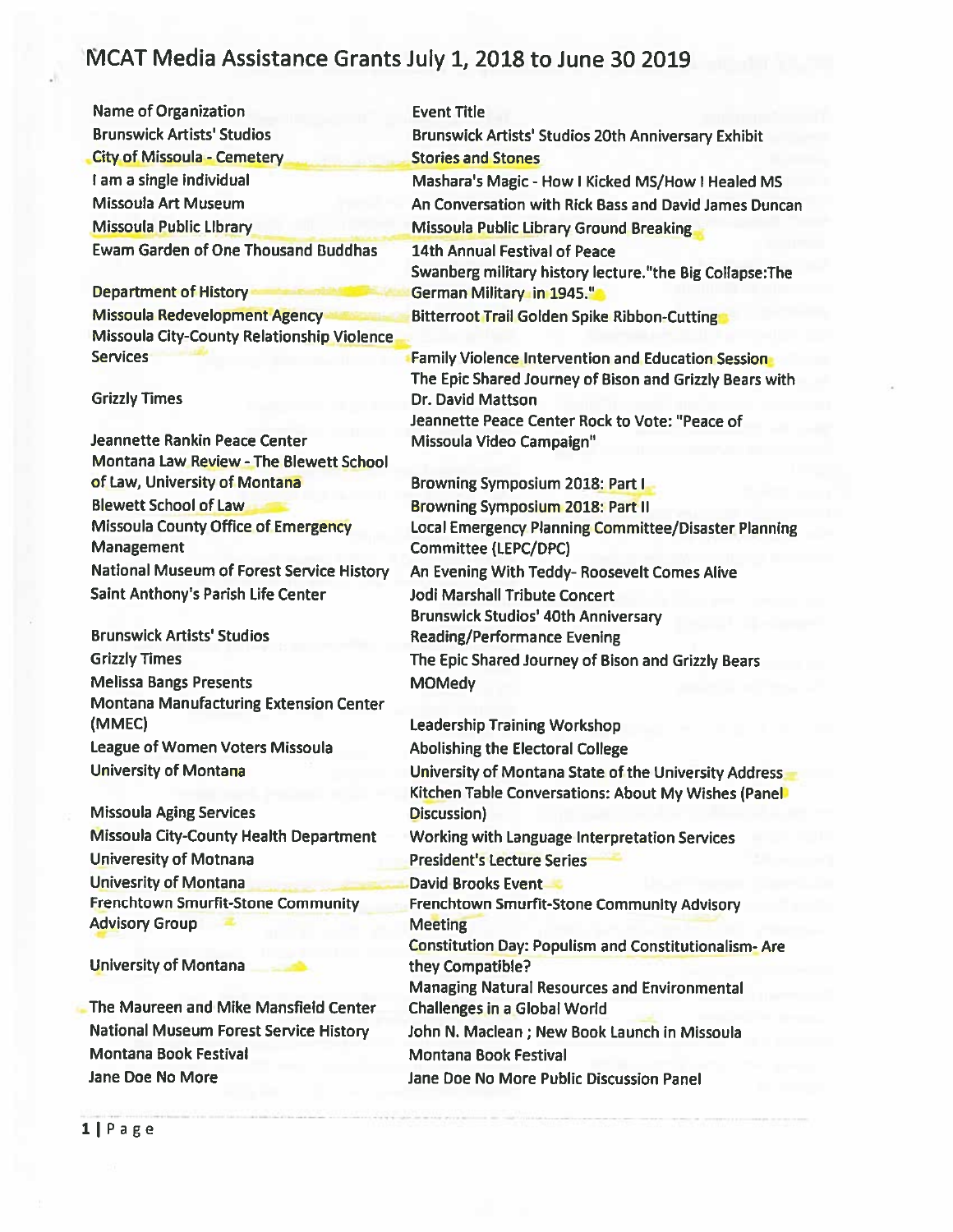۸

| <b>Tell Us Something</b><br><b>American Cancer Society Cancer Action</b> | Tell Us Something - "It's Complicated"                          |
|--------------------------------------------------------------------------|-----------------------------------------------------------------|
| <b>Network</b>                                                           | Health Votes Montana - Missoula                                 |
| Alexander Blewett III School of Law at the                               |                                                                 |
| <b>University of Montana</b>                                             | Jestrab Lecture on Water                                        |
| Max S. Baucus Institute at the University of                             | Baucus Institute Speaker Series: "Journalism in the Age         |
| Montana                                                                  | of Trump"                                                       |
| <b>Missoula City Band</b>                                                | <b>TubaChristmas!</b>                                           |
| <b>University of Montana</b>                                             | <b>Universities and America's Future</b>                        |
| <b>University of Montana</b>                                             | The United States in a New Global Order                         |
| The Watershed Education Network                                          | <b>Rattlesnake Stream Team</b>                                  |
| Montana Alumni Association                                               | 2018 Distinguished Alumni Awards Ceremony                       |
| <b>Masc Studio</b>                                                       | <b>Turn</b>                                                     |
| Universtiy of Montana School of Music                                    | 2018 Montana All-State Music Festival                           |
| Save the Yellowstone Grizzly                                             | <b>Grizzly Bear Public Hearing In Missoula</b>                  |
| <b>Frenchtown Community Advisory Group</b>                               |                                                                 |
| (CAG)                                                                    | <b>Frenchtown former mill site tour</b>                         |
| <b>Leslie O'Neill</b>                                                    | Ella: The Life and Times of Ella Knowles                        |
| <b>University of Montana Entertainment</b>                               |                                                                 |
| <b>Management Program</b>                                                | <b>Montana Music Summit</b>                                     |
| Missoula League of Women Voters                                          | Ballot Issue LR129 - Will it help or hurt us?                   |
|                                                                          | CHINA Town Hall: Local Connections, National                    |
| The Maureen and Mike Mansfield Center                                    | <b>Reflections</b>                                              |
| <b>University of Montana</b>                                             | <b>A Wild Life</b>                                              |
| <b>UM School of Music</b>                                                | Sound and Smoke - UM Symphonic Winds and Concert<br><b>Band</b> |
| <b>UM Keyboard Division</b>                                              | <b>Steven Hesla</b>                                             |
|                                                                          | Electoral Strategies for the Left: A Comparative                |
| <b>Missoula Rises: Community Conversations</b>                           | <b>Discussion</b>                                               |
|                                                                          | "Global Migration," a lecture by Wilmot Collins, Helena         |
| <b>UM's Global Public Health Program</b>                                 | mayor and former refugee                                        |
|                                                                          | 2018 Montana State Music Teachers Association                   |
| <b>Montana State Music Teachers Association</b>                          | <b>Conference</b>                                               |
| <b>Masc Studio</b>                                                       | <b>Turn</b>                                                     |
| <b>EmpowerMT</b>                                                         | <b>The Laramie Project</b>                                      |
| Montana Innocence Project                                                | Montana Innocence Project Open House                            |
| <b>ASUM Renter Center</b>                                                | DiverseU: Who's Hungry and Homeless in College                  |
| <b>Community Food and Agriculture Coalition</b>                          | <b>CFAC Farmer's Market Video Collage</b>                       |
|                                                                          | More Perfect? A teach-in about union, division and our          |
| University of Montana                                                    | nation's future                                                 |
| Downtown Missoula Partnership                                            | Downtown Master Plan Community Kickoff                          |
| <b>Missoula In MOtion</b>                                                | <b>Sunday Streets/Walk &amp; Roll Week</b>                      |
| <b>Missoula Rises: Community Conversations</b>                           | Your Vote is Your Voice! Electoral Strategies for the Left      |
| <b>Missoula Community Concert Band</b>                                   | Missoula Community Concert Band 2018 Fall Concert               |
| <b>Hellgate HS</b>                                                       | Hellgate High School Poetry Out Loud 2019                       |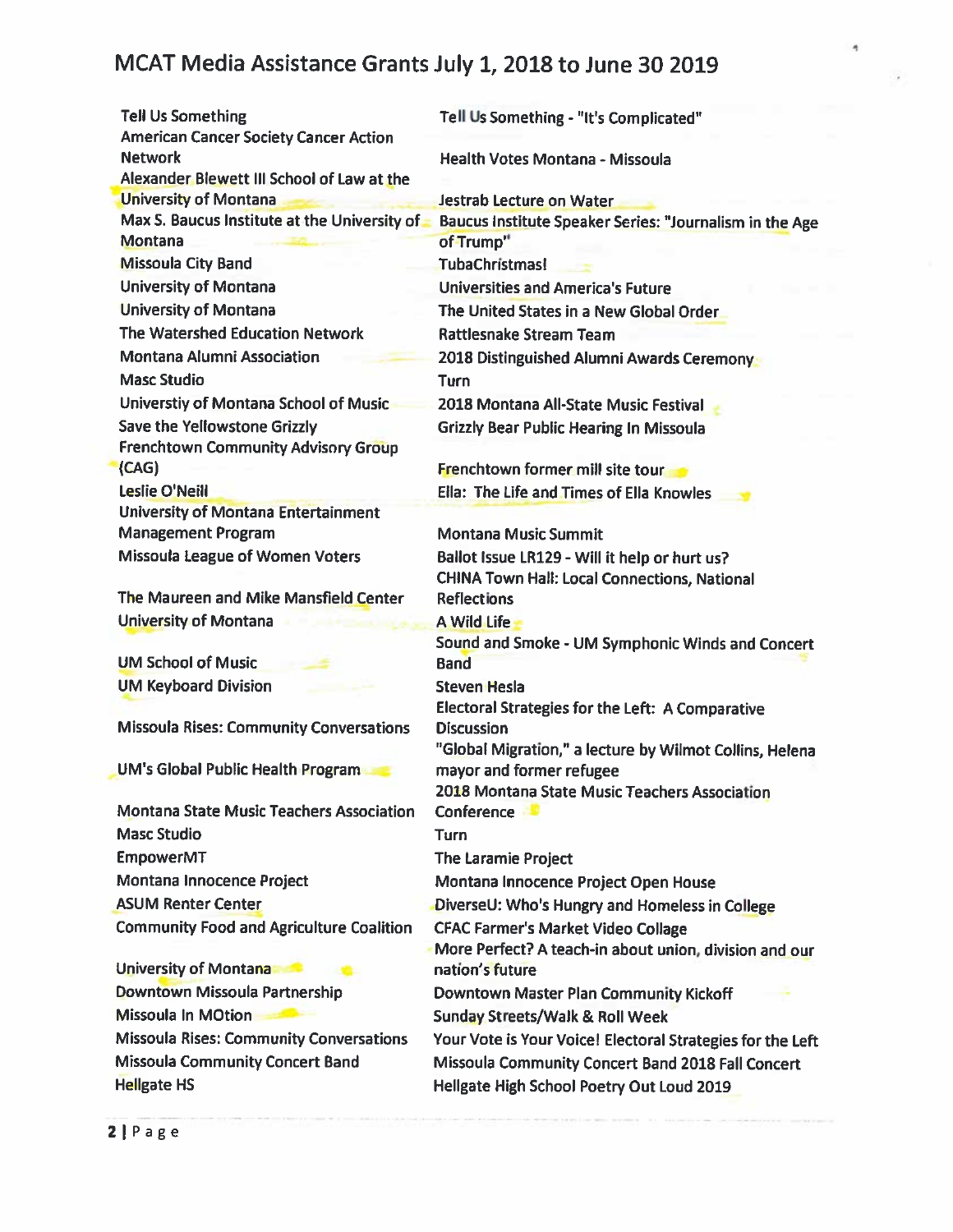**City of Missoula Office of Neighborhoods** Missoula Senior Center **Hospice Care Foundation** Montana Museum of Art & Culture, University of Montana

#### **UM BRIDGES**

**First United Methodist Church** Baucus Institute at the University of **Montana Grizzly Times MT Progressive Democrats** Missoula City County Health Department -Let's Move! Missoula **UM Percussion Ensemble Christ the King Parish** 

**University of Montana** Missoula Area Chamber of Commerce **Art Associates of Missoula** Frenchtown Community Advisory Group  $(CAG)$ Playing Monopoly with God & Other True **Stories** 

**ASUM Renter Center University of Montana University of Montana** Missoula Downtown Association Arts & Above **Tell Us Something City of Missoula City of Missoula, Development Services** 

Arts Missoula **Wilderness Institute** 

**Missoula Area Chamber of Commerce Rocky Mountain Ballet Theatre** 

**Missoula County Public Schools** Bonner Milltown History Center and **Friends of Two Rivers EmpowerMT** Global Public Health Minor, University of

Local Government Citizens' Academy Veteran Day Observance at Missoula Senior Center **Hospice Benefit Ball** 

Lecture: "Copper King: The Life and Times of W.A. Clark" Lecture at the Water-Energy-Food Nexus: Ben Goldfarb -Beavers: Their Landscape, Our Future **JuBELLation Handbell Christmas Concert** 

**Education for Democracy Lecture** The Heart of the Grizzly Bear Nation Legislative Overview Training

Brain Break Training - Let's Movel Missoula **Fall Percussion Concert Christmas Eve Mass** University of Montana Vice President of Operations and **Finance Open Forum State of Missoula** Perpetua by George Ybarra

#### Frenchtown CAG meeting

**MOMedy: A Postpartum Storytelling Endeavor** Principles of Montana Residential Landlord & Tenant Law **VPSS Candidate Open Forums** VPSS Candidate Open forum (fourth one) Parade of Lights Arts & Above's experience 3.0 Tell Us Something - "Did That Really Happen?" Land Use and Planning Committee 12/3/2018 **Design Excellence Training** Year Without A Summer, Art Erupts: From Missoula to the World 2019 Wilderness Issues Lecture Series Missoula Chamber presents: Missoula School to Career Pathways Initiative **Ballet Beyond Borders** MCPS Elementary Attendance Boundary Study Advisory **Committee and Open House Meetings** The Brews of Bonner and the Blackfoot: From **Bootleggers to Breweries** Missoula MLK Day Celebration Global Public Health Spring 2019 Lecture Series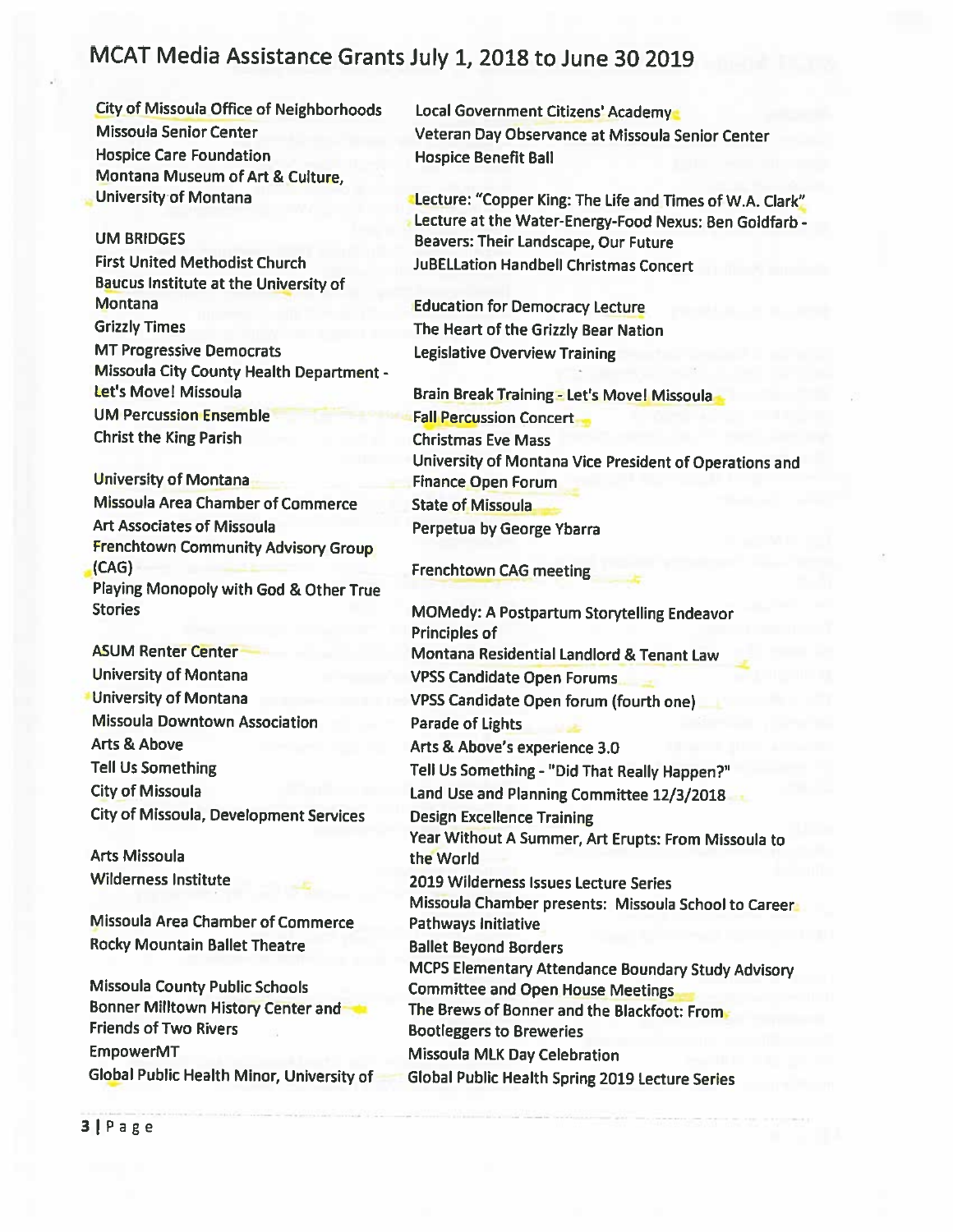#### Montana

Darkon: Kingdoms of the Sword Coast **Celebrate Piano Series UM School of Music** 

**Missoula Public Library** 

**Missoula Public Library** 

Missoula Public Library

Downtown Missoula Partnership **BRIDGES AND LEADERS, A COMMUNITY** ORGANIZING PROGRAM OF THE MISSOULA **INTERFAITH COLLABORATIVE** Missoula Urban Transportation District --**Mountain Line Montana Band Masters and Montana Music Educators** 

**City of Missoula Frenchtown Community Advisory Group**  $(CAG)$ **UM Percussion Tell Us Something Montana Alumni Association Mountain Line YWCA Missoula** University of Montana **Missoula Aging Services Missoula County Superintendent of Schools** 

### **MOLLI**

University of Montana Geosciences/UM **BRIDGES** 

Montana Natural History Center **UM Faculty and Guest Artist Series** 

**Footloose Montana** University of Montana School of Public and **Community Health Sciences Bonner Milltown History Center and Friends of Two Rivers** International Wildlife Film Festival

Kingdoms of the Sword Coast At Miscon Spencer Myer Celebrate Piano Series IV Fusion X: A captivating concert event The Informed Citizen Series: What Are Journalistic **Ethics? with Kathy Best** The Informed Citizen Series: What Happened to the **News? with Dennis Swibold** The Informed Citizen Series: Responsible Consumerism in a 24-hour Media Cycle with Shanti Johnson Downtown Missoula Master Plan Work in Progress **Presentation** 

é,

VOICES 4 HOUSING: A PUBLIC ACTION ASSEMBLY Zero-Fare Means Cleaner Air -- Electric Bus Design "Reveal" and Celebration

Montana All-State Jazz Program Reaching Home Missoula's Ten Year Plan to End Homelessness

**Frenchtown CAG meeting World Rhythms Concert** Tell Us Something - "Stranger in a Strange Land" 2019 Community Lecture Series Zero-fare Means Cleaner Air **Exploratory Skilled Trades Workshop** UM President's Lecture Series Featuring Winona Laduke **Conversations on Driving & Dementia** 

2019 Missoula County Spelling Bee A Musical Valentine: The Heart of Baroque through 20th **Century Classical Piano Music** 

Lecture at the Nexus Hunting and Gathering Lecture Series: The Entomology of Fly Fishing Steven Hesla, UM Faculty Piano Recital Trap-Release Workshop presented by Footloose Montana **REACH Program Environmental Health Science** Symposium

History Roundtable: Fire in the Mountains and the BFPA 27th Annual WildWalk Parade and WildFest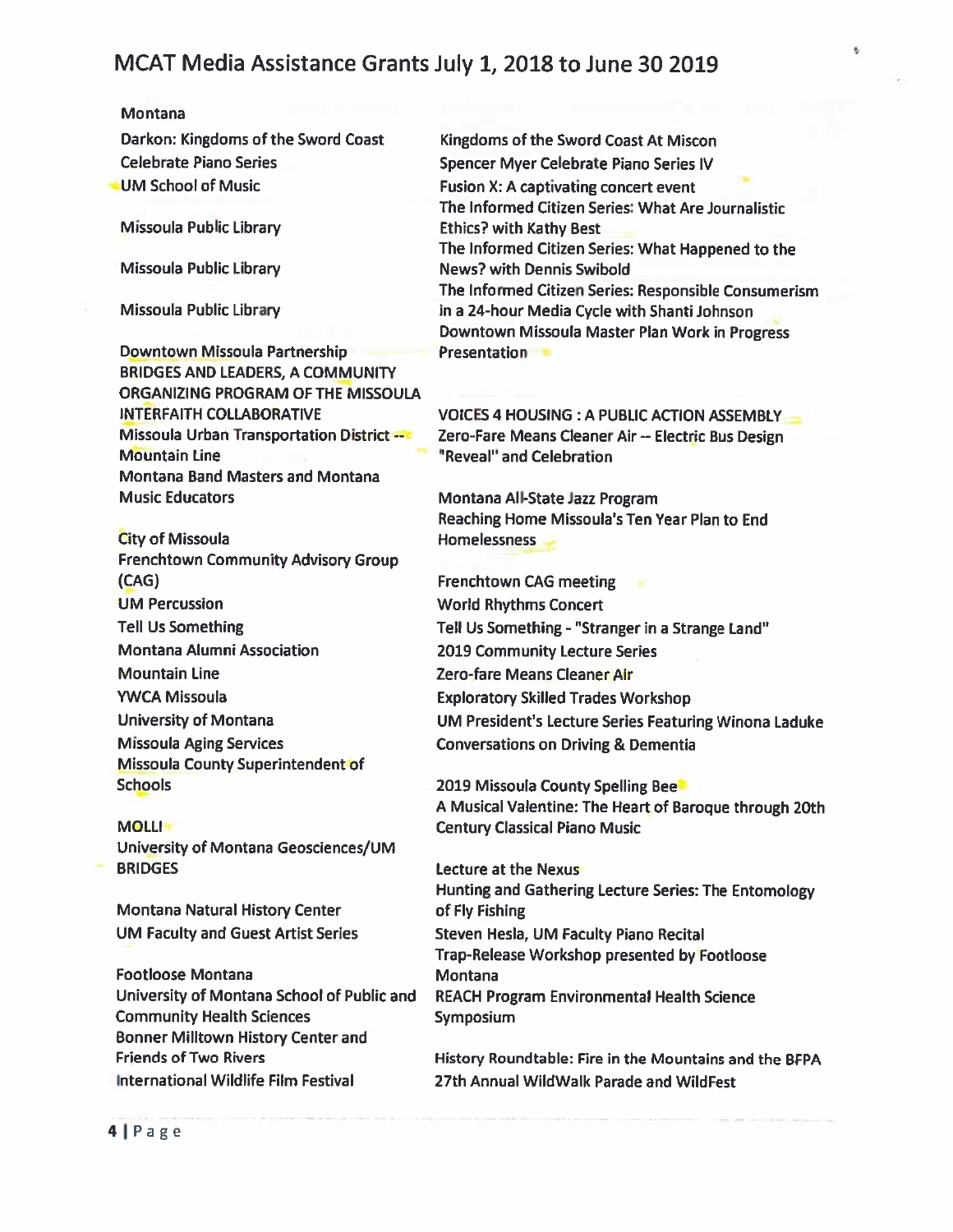Alexander Blewett III School of Law at the University of Montana Bitter Root Chapter of the Daughters of the **American Revolution Arts Missoula** The Maureen and Mike Mansfield Center **Humanities Montana** The Roxy Theater

Montana Museum of Art & Culture Missoula County Public Schools Indian **Education Department** City of Missoula, Office of Neighborhoods **ASUM Renter Center** Frenchtown Community Advisory Group  $(CAG)$ **Downtown Dance Collective** Arts & Above Treasure State Chorale, Phil Harris, **Director** Jeannette Rankin Peace Center **University of Montana State of Montana Arboretum** League of Women Voters Missoula Alexander Blewett III School of Law at the **University of Montana** Alexander Blewett III School of Law, University of Montana

**Mansfield Center** 

Soft Landing Missoula (co-sponsors) **EmpowerMT Missoula Community Concert Band** Montana Law Review at the Blewett School of Law Missoula City Band Jeannette Rankin Peace Center

UM's Global Public Health Program

UM's Global Public Health Program The Friends of Irish Studies in the West Missoula Police Department

The Meaning of "Human Dignity" in the Montana **Constitution** Montana Conversations: Kid Gloves and Brass Knuckles-The life of Nancy Cooper Russell Missoula's Annual Arts & Culture Awards Mansfield Dialogues: Russia's Role in the Digital World The Veteran's Experience and Military Culture **Science On Screen: The Martian** "Empty Mansions: The Mysterious Life of Huguette Clark and the Spending of a Great American Fortune"

Missoula Country Public Schools Native Youth Powwow 2019 Community Bus Tour Montana Fair Housing with Pam Bean

**Frenchtown CAG meeting Evening of Classic Jazz Standards** The Things

TREASURE STATE CHORALE SPRING 2019 **Each of Us Here President's Lecture Series** Trees and Climate Change - Think Globally / Act Locally Myths and Realities of Housing Costs in Missoula

Montana Supreme Court Oral Argument - April 2019

Alexander Blewett III School of Law Graduation Mansfield Dialogue: Beyond the Cyber Hype: What We Know and What is New About the Politics of Cyber **Security** 

Refuge in a Changing World: Climate Change, Migration, and Homeland Security

**Diversity Day** 

Missoula Community Concert Band 2019 Spring Concert

**Browning Lecture** 

**Missoula City Band Summer Concert Series** 

**Peacemaker Celebration** 

· Global Public Health Seminar Series: - "New Directions in Public Health; Reflections from a Workforce **Development Perspective"** 

Global Public Health Seminar Series: "Community Street Medics: A Mutual Aid Approach to Health"

**Hesburgh Lecture** 

Law Enforcement Memorial Ceremony

 $5$ | Page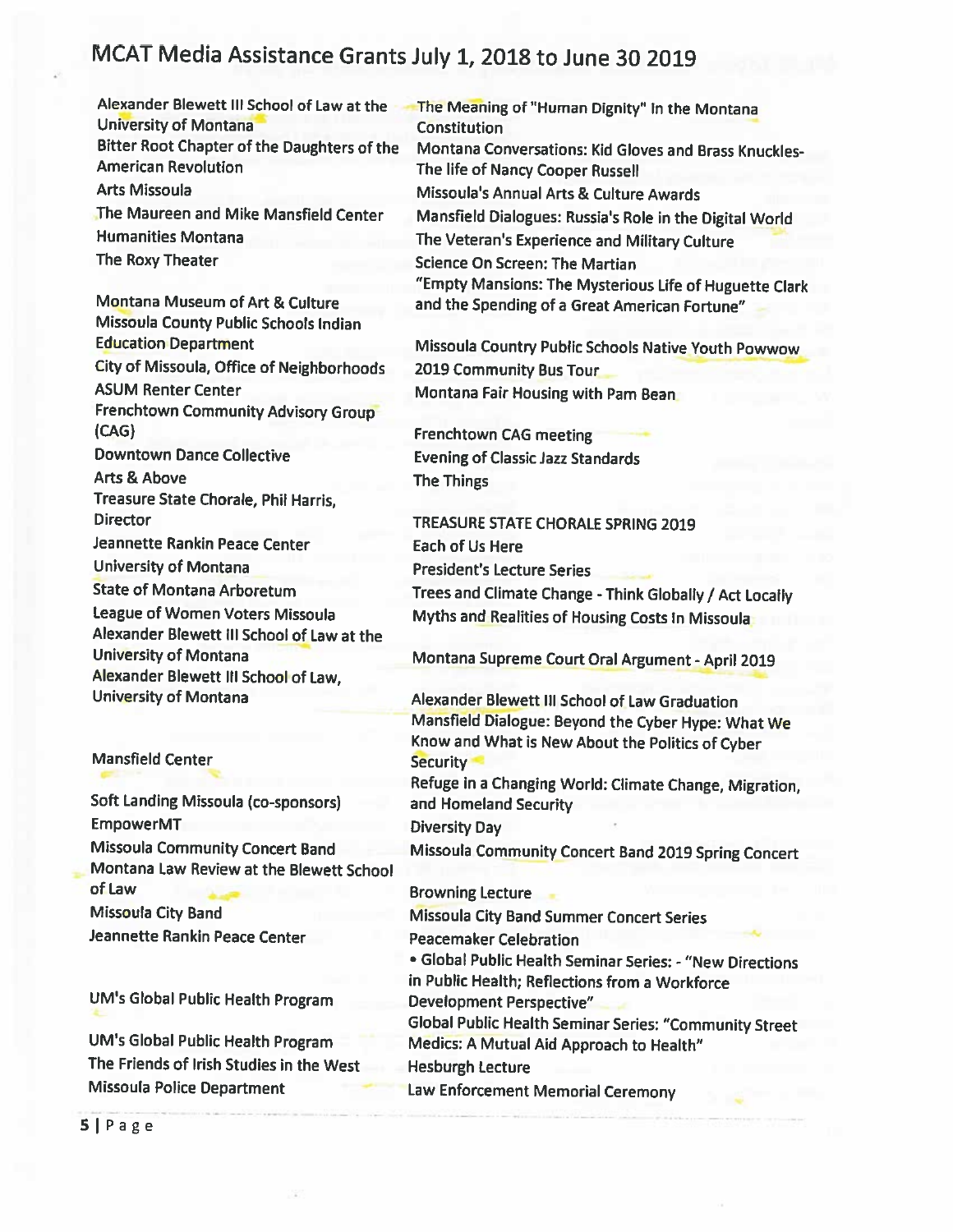Montana Museum of Arts and Culture Friends of the Historical Museum at Fort **Missoula** Friends of the Historical Museum at Fort **Missoula University of Montana** Ewam 301 Strong M Power Voices, an ensemble with **Missoula Communuty Chorus Missoula County Democrats YWCA MISSOULA** Ewam

**Mansfield Center Last Best Conference Missoula County Public Schools Home ReSource** celebrate piano series **Tell Us Something** 

MISSOULA INTERFAITH COLLABORATIVE **The Parenting Place Holy Spirit Episcopal Church Missoula County Public School Indian Education Department** Downtown Missoula Partnership **Missoula Rises Home ReSource National Museum of Forest Service History** 

**Missoula County Democrats** Maureen and Mike Mansfield Center **Bitterroot Bridges Coalition SUSSEX Ellie Hill Smith for Montana Senate District** 45 **International Choral Festival Red's Studio** Department of History, University of Montana **Tell Us Something** Alpine Artisans, Inc.

Montana Museum of Arts and Culture, Gallery Talk: Stephanie Frostad, Artist, with Lisa Simon, Radius Gallery, and Anna Wilson, Graduate Student

23rd Annual Forestry Day at Historic Fort Missoula

Hello to Old Missoula: Missoula's History through Art The Missoula Monologues **7th Annual Tibetan Festival** Wade Palmer 301 Strong Benefit

M Power VOices-Wizard of Oz **Missoula County Democrats Community Discussion Stand Against Racism Panel Discussion** 7th Annual Tibetan Cultural Festival Beyond the Media: Stories of Migration from Central **America** Last Best Conference 2019 **MCPS Graduations ZERO by FIFTY Community Series: Plastic** Angela Cheng and Alvin Chow, Duo Pianists Tell Us Something - "What Are the Chances?" VOICES 4 HOUSING : A PUBLIC ACTION ASSEMBLY -**PART 2 Community Action Against Childhood Trauma** Missoula Walkabout MCPS Honoring our Native American Seniors Banquet **Dinner** Downtown Master Plan Community Presentation **Stop The Ban** ZERO by FIFTY Community Series: Food & Organics **Higgins Ridge Fire Story** Missoula County Democrats, County Commissioner **Candidate Nomination Forum** Tiananmen: 30 Years Later Maclay Bridge & the South Avenue Bridge Project 8th Grade Sussex Graduation Tribute to Activists: A Revolutionary Event and Campaign Kick-off **International Choral Festival America's SUPER Pageant 2019** 2019 Arnold Swanberg Lecture in Military History Tell Us Something "Leap of Faith"

Norman Maclean Festival